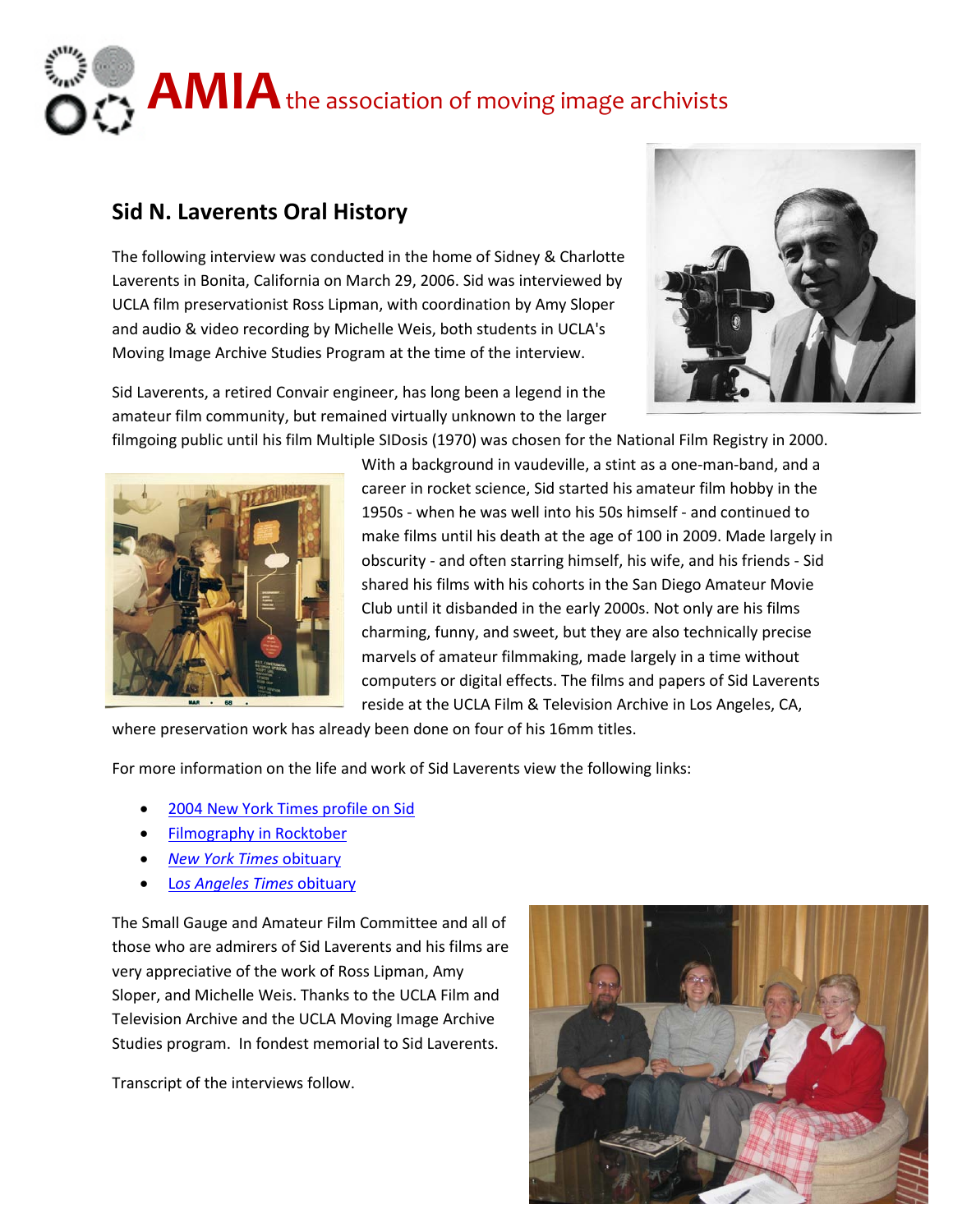## **Sidney N. Laverents Oral History**

The following interview was conducted in the home of Sidney & Charlotte Laverents in Bonita, California on March 29, 2006. Sid was interviewed by UCLA film preservationist Ross Lipman, with coordination by Amy Sloper and audio & video recording Michelle Weis, both students in UCLA's Moving Image Archive Studies program at the time of the interview.

RT: 58:00 Recorded in Bonita, California, March 29, 2006

Ross Lipman, film preservationist at the UCLA Film & Television Archive interviews Sidney N. Laverents, renowned amateur filmmaker. Coordinated by Amy Sloper and recorded by Michelle Weis.

Ross Lipman: So we're here in Bonita, California and I'm Ross Lipman from the UCLA Film and Television Archive and we're going to be having an interview with Sid Laverents, the legendary filmmaker. Today is March 29, 2006.

Sid, first I really just wanted to thank you for being willing to do this.

Sid Laverents: Well thanks Ross, I just hope it works out. As you realize, I'm 97 years old, and I'm just getting on almost to 98, so my memory kind of gets fouled up every once in a while so you'll have to excuse me for that. How was the trip down?

RL: It was remarkably smooth considering the pouring rain storm. I was a little concerned but then we zipped down at night and it was remarkably smooth.

Alright well why don't we get started. The first question I wanted to ask you was if you have any early memories of just watching movies. Particularly amateur film, if you remember any 16mm film around your house, but anything really.

SL: Amateur films came later, but do you mean do I remember the beginning of film?

RL: I meant if you remember the beginning of 16mm, which came in in the early 1920s.

SL: Well my folks had had their  $50<sup>th</sup>$  anniversary, and we were going back for it, and I thought I'd like to have a camera, so I bought a Bolex 16mm camera, they had just come out not too long ago, this was back in, let's see, must've been about '56 or something like that. Anyway I took the camera back and I also took a tape recorder. Well the camera worked fine but I forgot to push the button on the tape recorder. So I had some silent pictures at least. That got me started, and I thought this is kind of nice. So I brought the camera home and I said well what'll I shoot? There were some snails in the backyard and I thought that'd be a good subject. I'd seen some good microphotos of animals and stuff, so anyway my first picture was snails.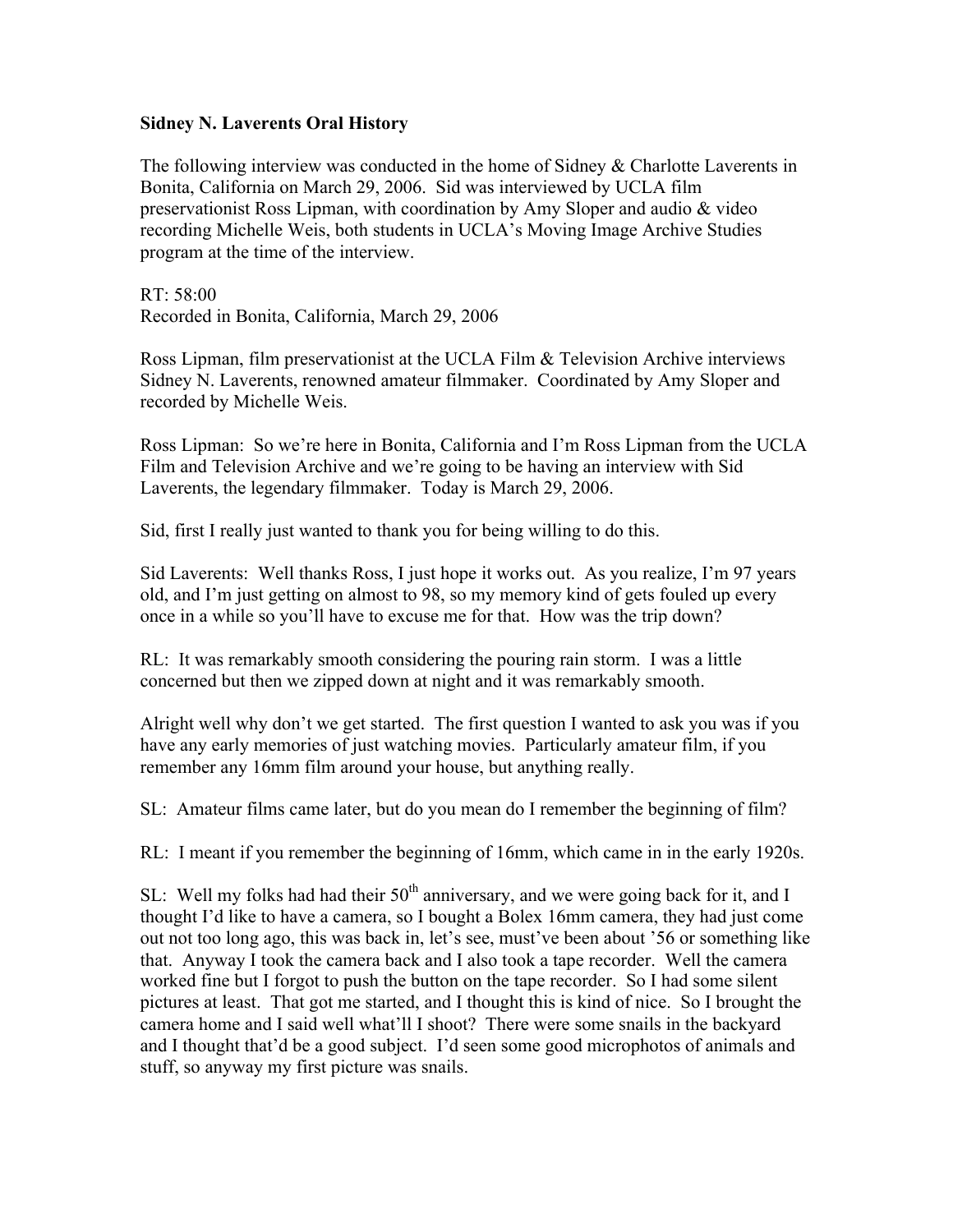RL: That was even before *It Sudses and Sudses?*

SL: Oh yes. That was the first one. Well it took me almost 3 years to watch the things and take close ups and such. Anyway that was the way I got started. And then of course I had this idea for the Sudses picture. That was quite a hairy deal too! I took that whole shot in the bathroom of all the sudses, and when it came back turns out I had the wrong filter on there and had to do it all over again!

RL: Oh the whole sequence with all the suds flying everywhere?

SL: Yeah. I had to clean the whole bathroom of course and the wife didn't like that idea but anyway I finally got it how I wanted. And that was the beginning and..

RL: Were a lot of your friends shooting 16mm film at the time?

SL: No, well some were. I don't really remember too much there. Of course I did have a couple of friends that were shooting, and they eventually introduced me to the movie club. Back in 1949 there was a guy named, oh what was his name, Scott Watson was his name. He had a few friends who were shooting movies, so he got permission from the Balboa Park people. They had at that time, not too long after they'd had that big deal in the park, I forget what it was, anyway they had built several little houses around there –

RL: Was this the World's Fair Exhibition or something like this?

SL: Yes, that was it. World's Fair. Anyway he got one of these little houses that they had built there, just little places that were supposed to indicate the company where they came from, the kind of buildings and all that. So they gave us one of them to start with. And later, I joined the club about 1959, that was ten years after they'd started, and it wasn't long before they kicked us out of that and put us in the old fire house. The fire house had a big place for the trucks of course, and that we used as an auditorium.

RL: Can you tell us what a typical meeting was like at that time, when you first joined?

SL: Well, it was a real nice deal. We would take 2 meetings a week, not a week, a month, and my first meeting would be at the house there, and we would show, everybody would show their films that had any, and then the second meeting would be a business meeting, supposedly, and it would be at folk's houses. And they usually served a little meal and made a kind of a friendly thing out of it. So I got some awfully good friends, they were out of that. Sure did hate to see that go. Finally had to give up on it about a year ago.

RL: Going back to the screenings for a moment. Would you say that when you first started out people were showing a mixture of 8mm and 16mm?

SL: I don't think there was much 8mm at the time. Mostly 16mm, 8mm came later. And then that caused a big hubbub because when we had the little programs, well not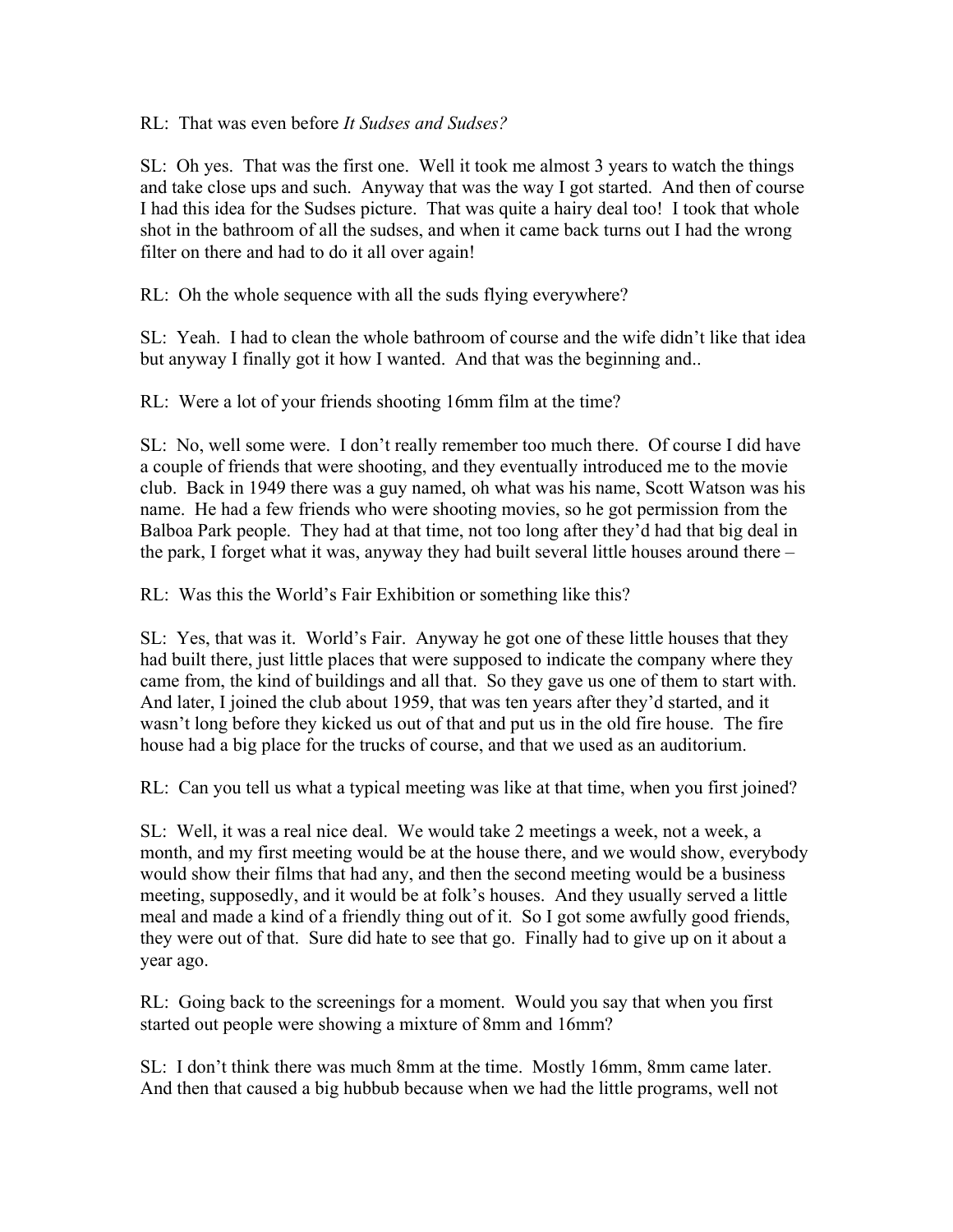programs, but we'd have little contests, and they were all judging 8mm against 16mm and it caused some problems.

RL: What kind of problems?

SL: Well 16mm always showed up as a better picture than 8mm did. And then so they worked that out.

RL: Were there quarrels?

SL: No, just hard feelings.

RL: The 8mm filmmakers felt that they were discriminated against?

SL: They took off and formed an 8mm club.

RL: Super 8?

SL: Well super 8 hadn't come in yet either. And then super 8 came in of course and that was included in the 8mm of course. I had an awful lot of good friends and I met some very nice people. Most of them are all dead now, but –

RL: Anyone in particular you care to tell us about?

SL: Well, there's one of my very best friends, oh what's his name honey?

Sid's Wife: Vick Brown?

SL: Yes, Vick Brown.

RL: His name turns up in the credits of a lot of your films.

SL: Yes. He was, he died about a year ago I think it was.

RL: I think there was a memorial on the club's website.

SL: Yeah.

RL: Was he very active as a filmmaker himself?

SL: Oh yes. He made some real cute stuff.

RL: Comedies?

SL: Comedies, some of them. Oh he made several different very good films. There were all sorts of good things. He made one on growing tomatoes I remember. And he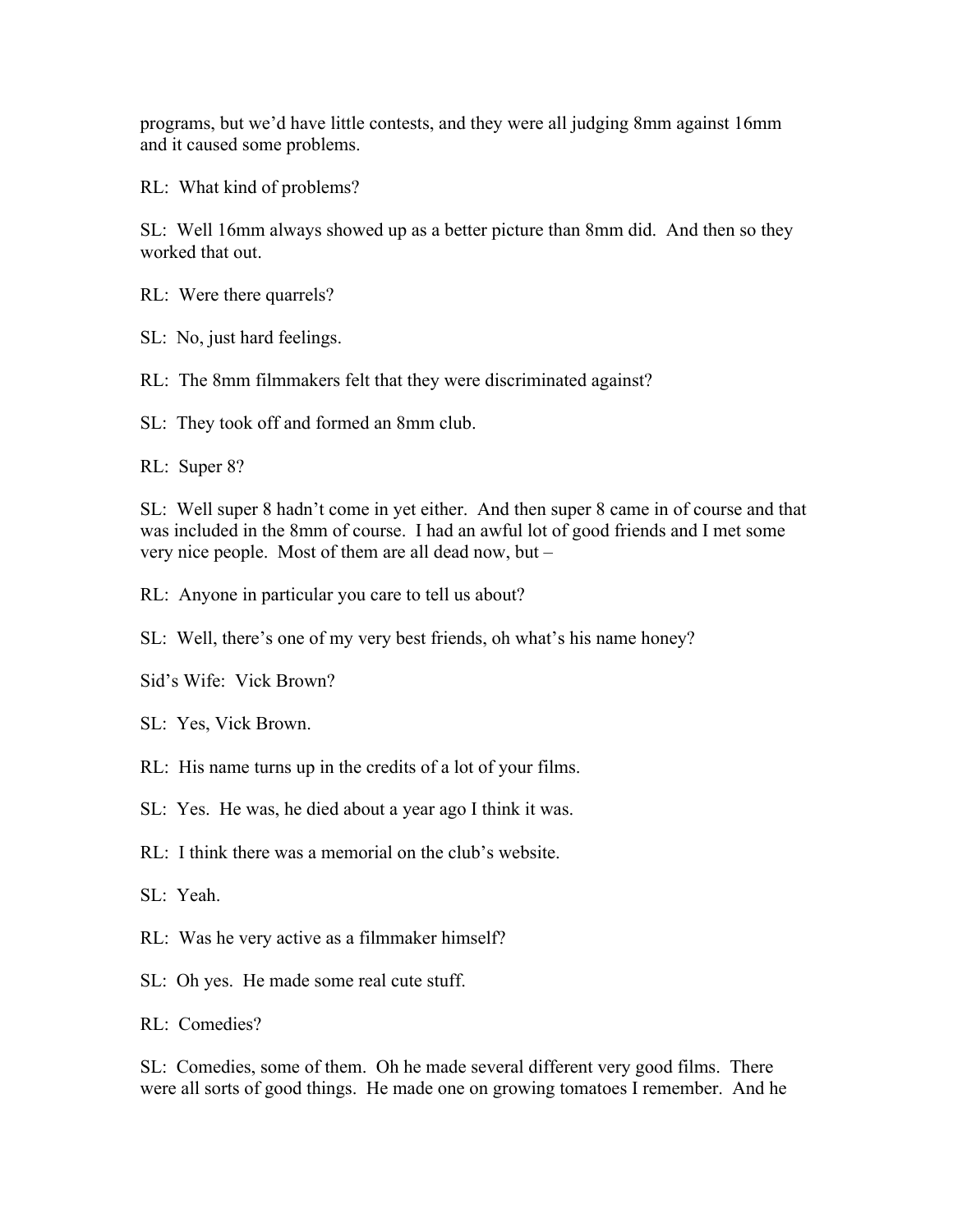made one on making a lariad (?) rope. From the beginning, he had a couple cowboy friends who knew how to do it. He made a great picture on how to do that.

RL: A how-to film?

SL: Yes.

RL: What other kinds of films were shown at the screenings?

SL: Oh multiple kinds. Anything somebody shot. Of course, I told you my frist film, the first actual film was SNAILS, but of course I had a couple of travelogues before that. Most of them were shooting travelogues. I did that too, I shot a lot of travelogues. Not the kind of thing people want to see usually, except someone who has been on the trip with you. So it didn't have a very good use. Distributing at least. Then I started sending my films to different contests all around the world. So I've got …

Charlotte Laverents: Trophies?

SL: Say again?

CL: Trophies.

SL: Trophies, thank you. You can see how my mind works.

RL: For the competitions you entered, I guess back then there was a fair amount of dialogue between the San Diego club and other clubs around the country and even internationally, am I right?

SL: That's right. And they would have international, Photographic Society of America, and of course several other outfits would have contests for all of America.

RL: And they would have different categories? I believe you won for best humorous film.

SL: They didn't do categories, it was just the best film, that was it.

RL: I thought SUDSES won for best humorous film in some competition? I could be remembering wrong.

SL: Well, I guess they did. In some cases they made kind of categories like that. But usually they were all in the same contest.

RL: This might be a hard one, but do you know by any chance how many entries they might get for one of those national…?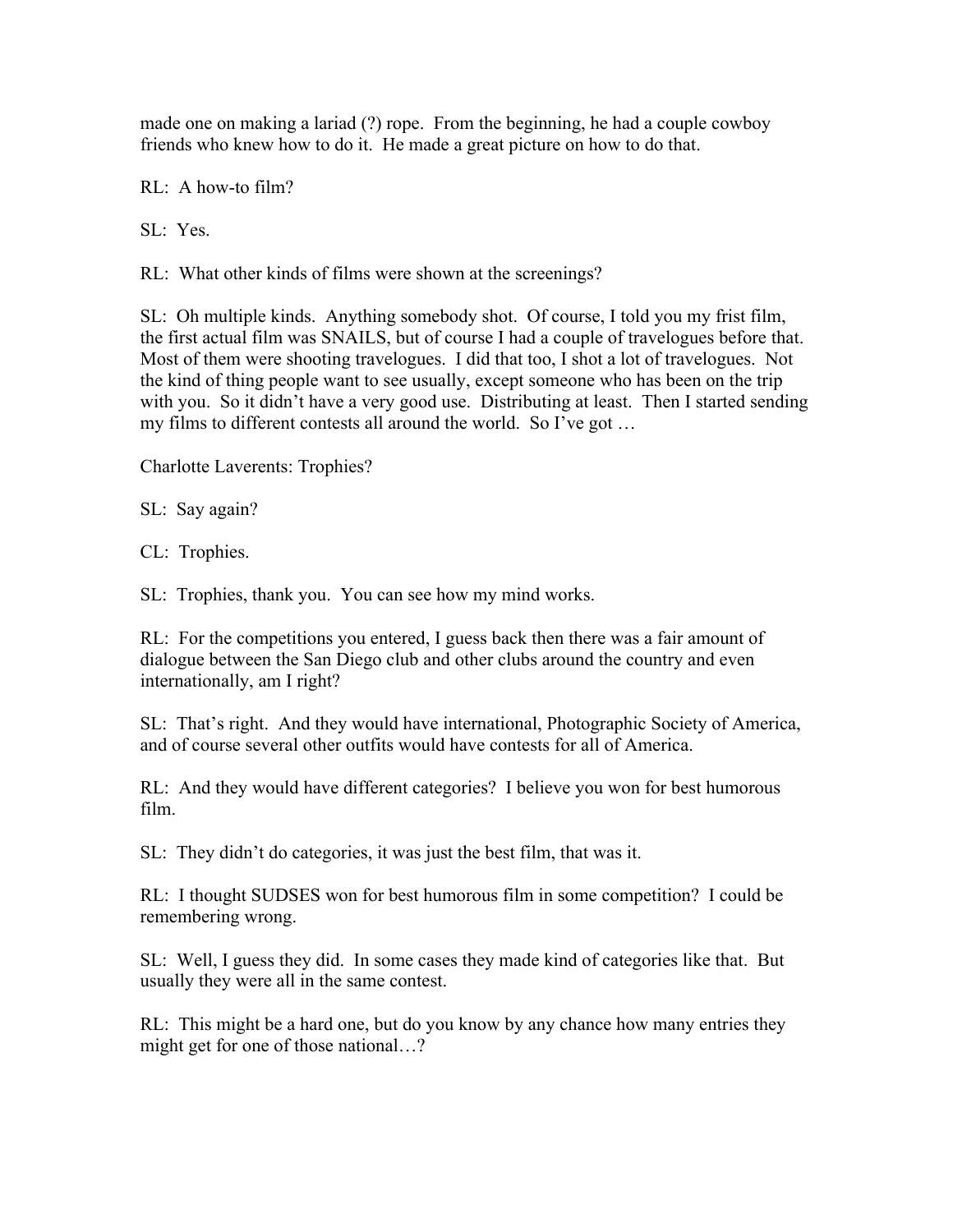SL: Oh yes. They would get sometimes 50, 60, 100. We ran the contest here one year and I think we had about 100 entries.

RL: And you would show one evening's worth of films, maybe 10 films for the evening?

SL: Yes, we would show the winners. That was a big deal. Then along came video. That was really what ended most of the movie clubs. It was a big change, they didn't know how to do it, they didn't know how to edit, they didn't know this, that, and they'd sometimes get a camera but they would know how to, it wasn't like the cut and snip editing, you know. It was entirely different. That kind of brought things down in the movie clubs. Many of them gave up quite soon. We were one of the last ones to be around. I understand there's still one up in LA that's quite active.

RL: It's quite interesting that video would have had such an influence, because if you think of the idea of an amateur movie maker, you'd think that that would continue on with video, because that creates more access for an amateur.

SL: Well, that's fine, but then they were all used to editing. The editing was the problem. You don't edit a video like you do a, snip where you want, you know, with film. It got real, you'd have to have all sorts of special equipment and really work at it. Of course I got into it quite a lot. And then, to make it worse, it came that they were editing on computers. And this was more complicated so more dropped out. And then of course this meant that we were not getting new members much anymore, so the next thing you know the club was a club of old people. The old people started dying, and it kept getting to the point where they couldn't come to the meeting, and they just gradually gave up.

RL: It seems like maybe it's a generational issue in some ways.

SL: I find that very interesting, that there's so much interest now in film. I get all sorts of queries from film schools and things that are doing real fine. And there's a great interest in making films with the young people now. I'm surprised that they don't have more clubs than they did for young people that are thinking about getting into movies. Anyway there's a lot of interest now I know.

RL: Well now everybody edits on Final Cut or Premiere or other home software, so the idea of amateur filmmaking, amateur filmmakers, are probably more common than ever, but I don't know if people would call themselves amateur in the same way. Would you say that the idea of amateur maybe changed?

SL: How do you mean that?

RL: Well I'm thinking just based on what you said about the transition from 16mm to 8mm, the quality was a little lower. With 16mm you have a little more room for technical control and things in the laboratory. And each step along the way there's a little less technical expertise that's involved, but a different kind of knowledge in using the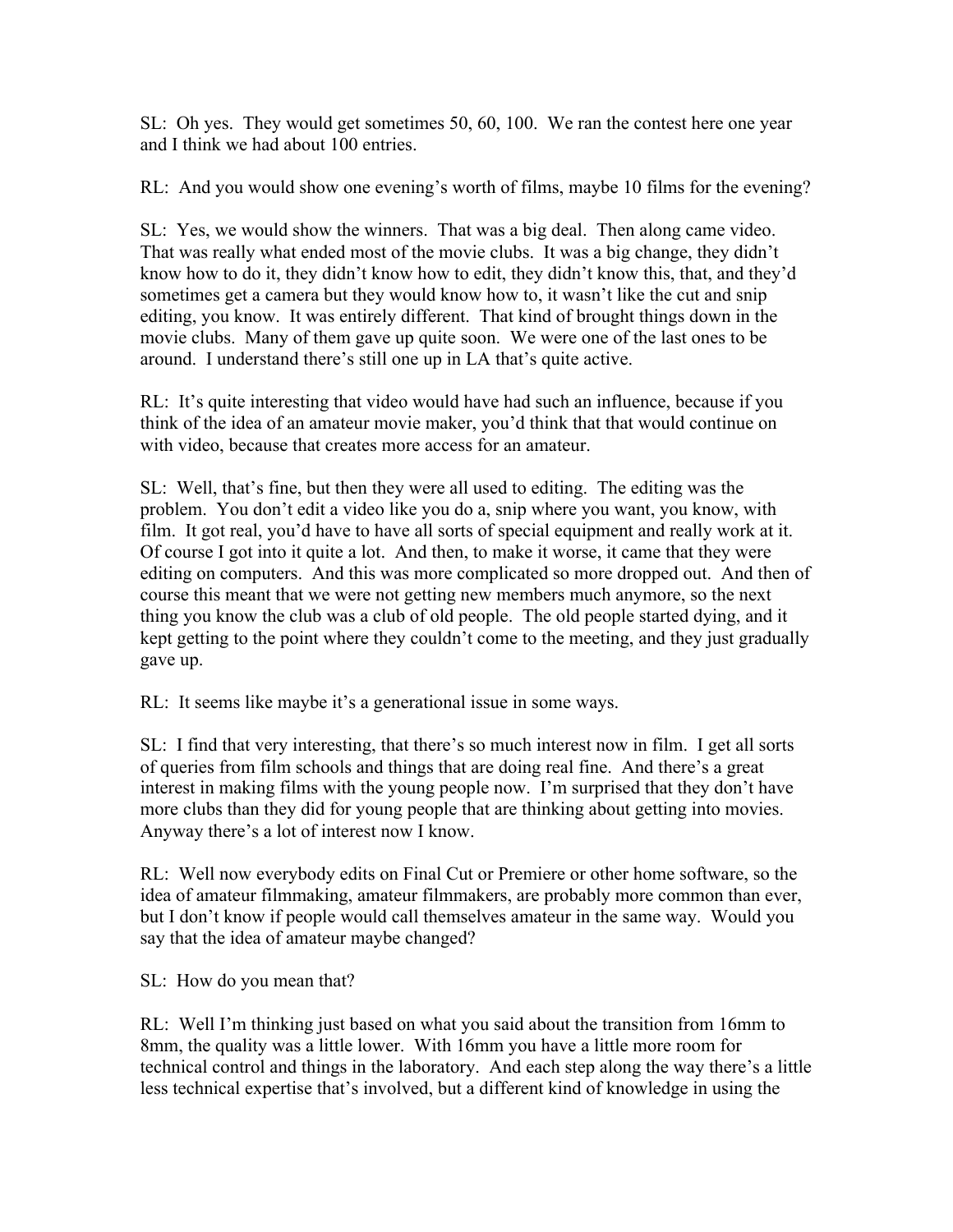computer or the software, and maybe you have some thoughts on that? Was the change from 8mm to super8mm different from the change from film to video?

SL: Mainly it took different equipment of course. The film, you had to have a special camera and all that, but, then of course film started losing out, then Kodak started…the last films I developed costs \$62 a roll plus \$62 for processing. So now Kodak's entirely out of the filmmaking.

RL: You mean, well they're not entirely out.

SL: As far as I know, I saw the other day that you can't buy film from Kodak.

RL: Well you can but they did actually just discontinue 16mm Kodachrome just a few weeks ago. Kodachrome was the classic amateur stock.

SL: That was a shame because it was a beautiful film. I used Kodachrome a lot, but some of my stuff I did the way the big boys did, I used their kind of film. The ones I did with that kind of film, I can't think of the name of it  $-$ 

RL: Are you thinking of color negative?

SL: Color negative, but it was … anyway all these films were made on that started to lose their color, and that was when I got thinking I've got to put these on video or there won't be anything. So I did a study on how to do that and I made some special equipment. The problem is the timing is different, and so but I worked over a couple of projectors to where they would put out the proper number of blinks on the screen. And then I mastered all my stuff. In the meantime people found out I could do it so I started doing it for other people too.

RL: Did you replace the shutters or buy projectors that had the –

SL: I just made new shutters and I had too buy synchronous motors which would stay at the same speed all the time to drive the projector so it would always run at exactly 60 frames per second.

RL: Did you machine your own parts? Or did you hire people to machine the parts.

SL: I've got tools out there, most of that stuff I did myself.

RL: Speaking of your innovations, that was not your first innovation. You were designing your own equipment from the beginning.

SL: Yes. I guess because of my background I was able to do quite a lot of things like that, that perhaps most people wouldn't have. If I couldn't find something to buy to do what I wanted I just made it.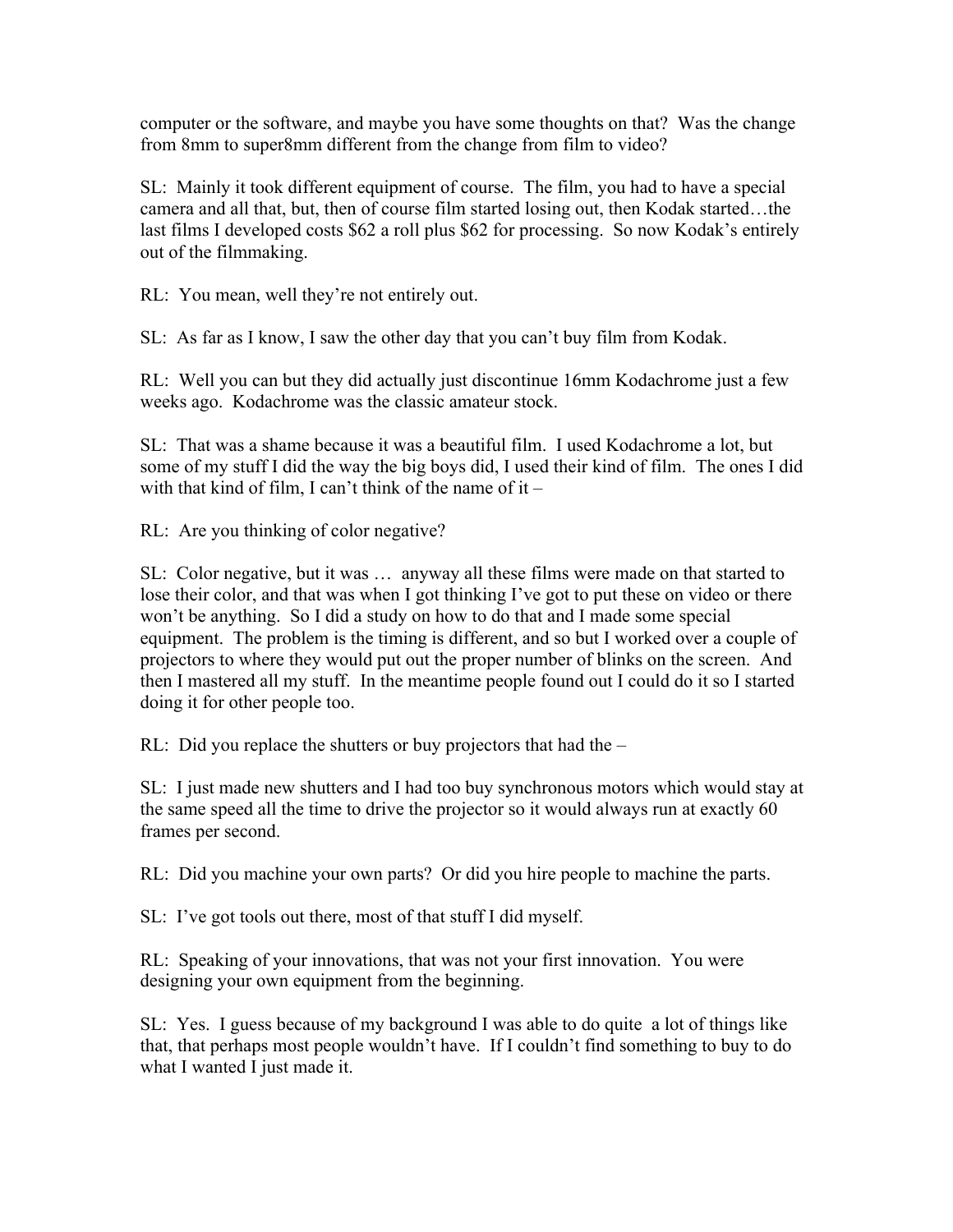RL: A lot of the innovations that you designed to make your films are similar to things that were also done professionally. In some cases did you get the idea from the magazines or did you usually create the idea yourself and then someone else independently would have the same idea somewhere else in the country?

SL: I can't think of any special thing, but I've always had kind of an inventive mind I guess.

RL: Well for example the synchronization method that you used with the silver foil on the tape recorder to run the camera and the – for lip-synching, you would have a foil cuing mechanism where you would put a piece of foil on the ¼" tape, I believe? Am I right?

SL: That was just a start mark. What you're thinking now of perhaps on MULTIPLE SIDOSIS?

RL: Yes.

SL: Well my wife bought me a projector – the Roberts Recorder, and about that time Les Paul and his wife Mary were quite popular. They had found out that they could make a combination on a tape, that he could play his guitar, and play the tape back and play another brand of something else that would fit along with that and end up with a thing that sounded like a guitar orchestra.

RL: Multi-track recording.

SL: He was going around the theaters and making quite a deal, and I thought, he does that, why can't I do that with pictures along with it? So that's what I actually did, was to work out a way to make the pictures. First I made the soundtrack on tape, I did back and forth between the two signals, the two tracks on the tape. I'd get this one perfect and then I'd add another one, listen to that, and at the same time record another track with it. I did that up to 12 times on this tape. I was amazed that it worked. So then I got the soundtrack, and then it was a matter of just one at a time, all these holes –

RL: A board.

SL: Yes, a board. I'd shoot one at a time and close the others off.

RL: That's the mattes for shooting the different images within the frame of MULTIPLE SIDOSIS.

SL: I had no idea this would be such a popular film. It won a lot of awards.

RL: Coming back to the technique of making it though, to make the soundtrack that required all your musical expertise, which was astounding. But you were using pretty much the multi-track recording that had been invented by others, whereas what I was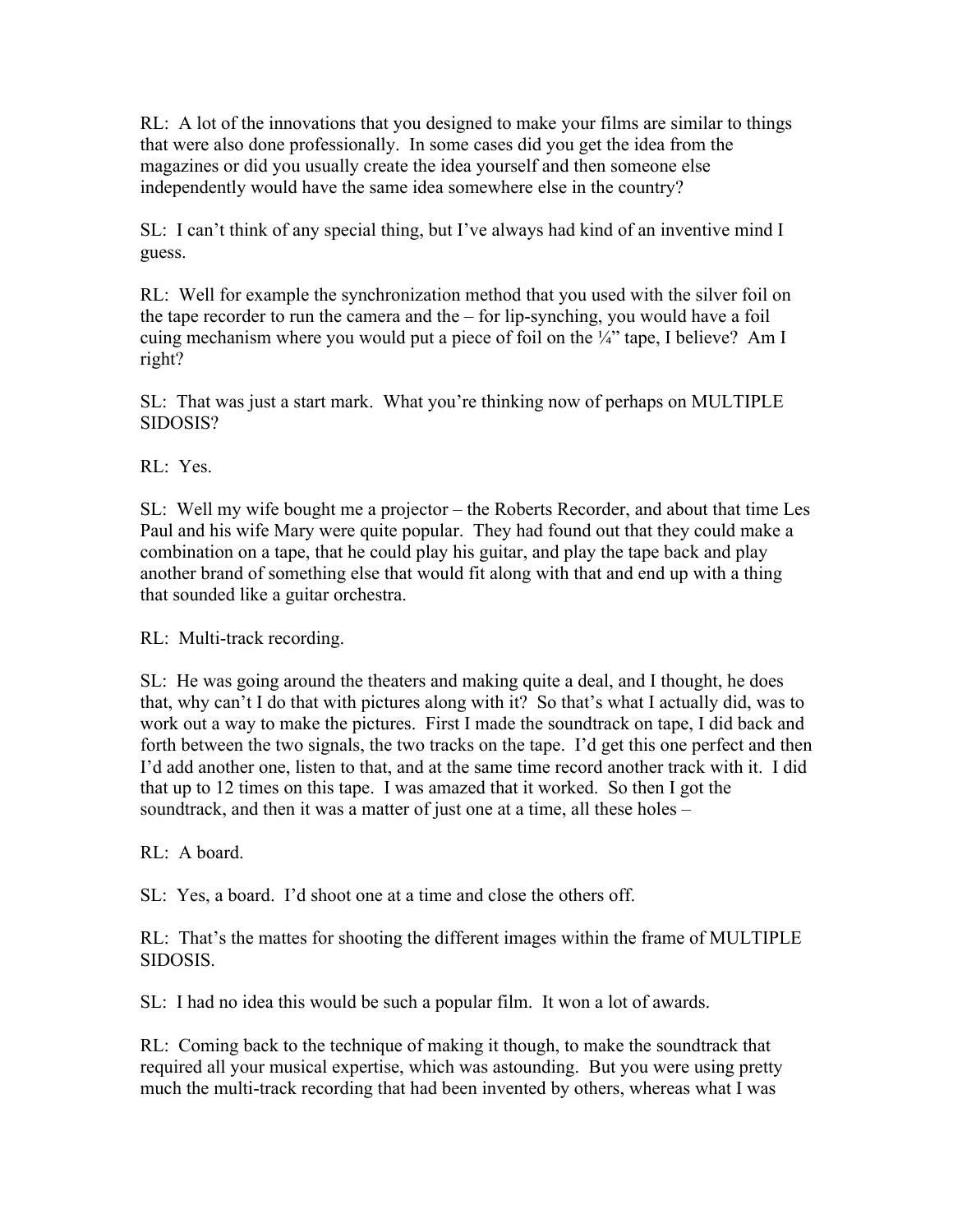curious about was you then took the multi-track recording and needed to play it back as a guide for yourself while you were filming the images.

SL: I just mimed the things at the time.

RL: But to develop the queuing technique to keep it all synchronous, I think that was a fair amount of your own design, am I right?

SL: Yes, I don't remember all the ins and outs, but in the first place I did have a recorder that had synchronous motor drive, which made it always the same speed. And I built a synchronous motor drive for the camera so they would go together. If you could start them together they'd stay together. That was the secret of the thing I guess.

RL: And that was – do you know others who were trying to do similar techniques at the time?

SL: No, I didn't.

RL: For a lot of your films including MULTIPLE SIDOSIS your wife Adelaide helped. Can we talk a little bit about how she helped you and what her role was?

SL: Well she of course was a Polio victim and couldn't walk very well. I don't know, she was just that kind, just like my present wife Charlotte. She helps me tremendously with all sorts of things I want to do. But I can't think, well, of course Adelaide ended up in a lot of the pictures. The introduction of MULTIPLE SIDOSIS for instance. But anyway she was a big help just like my present wife.

RL: They always seem to be portrayed as almost just so used to all your craziness that it's just another part of the day.

SL: I guess you hit the nail on the head.

RL: Were there many women members of the movie club?

SL: Yes, there were quite a few. One of the women who was a member and was present at one of the last meetings was here just yesterday. She and Charlotte went out to lunch together.

RL: What's her name?

SL: Mary Ellen Ecklund.

RL: I think I might have met some of them at one of your shows in Los Angeles at the American Cinematheque. A number of people came up. There was definitely a mixture of men and women.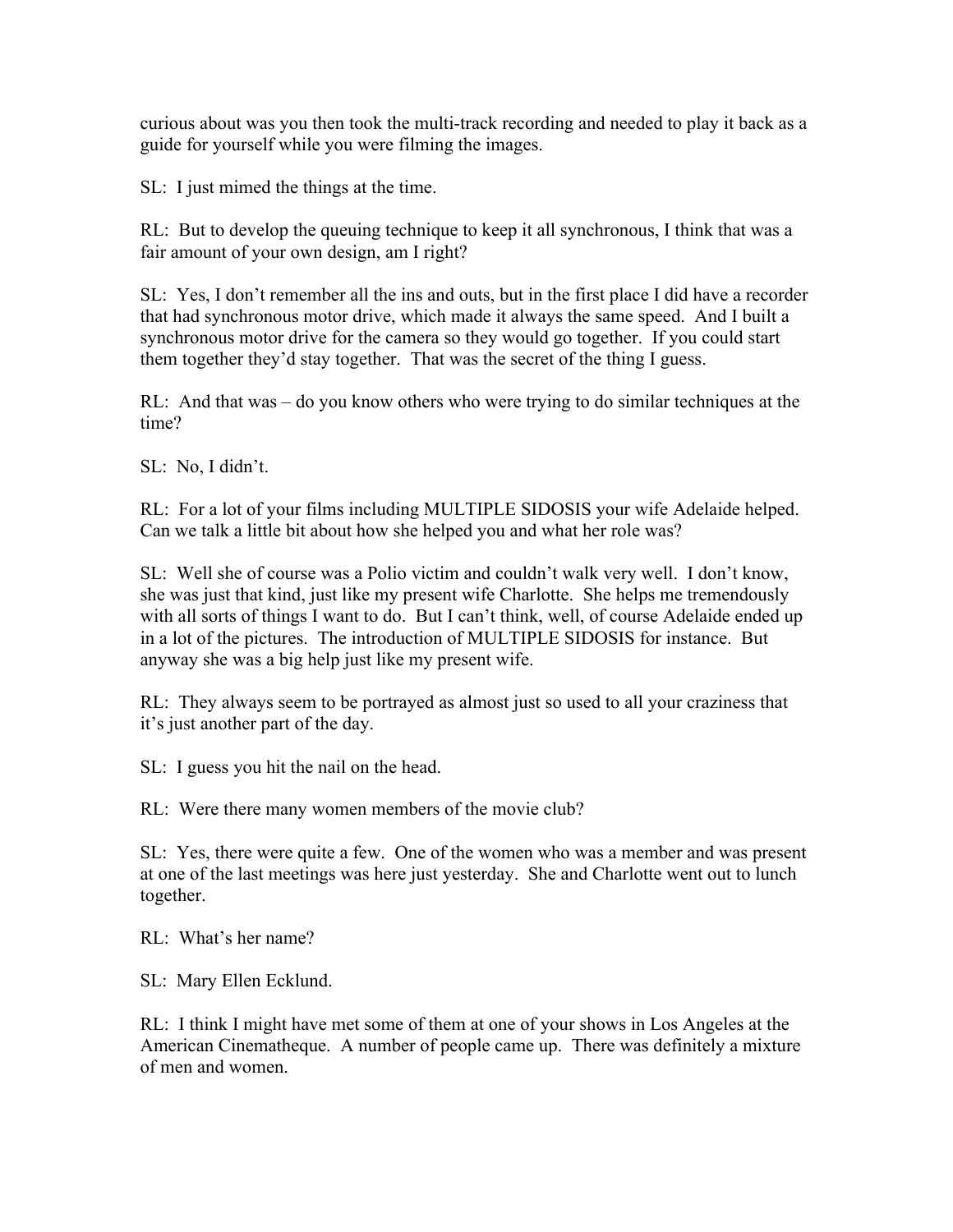SL: Some show up, some club up there is still in operation, I don't know which one it is.

CL: Is it LA8? Los Angeles 8mm?

SL: Perhaps, I don't know.

RL: Changing topic a minute, we've talked about how video affected the amateur film clubs. I have another question for you which goes to another part of your life in a way. Did the success of film, or the success of sound film, did that have an affect on your career as a vaudeville performer? The movies.

SL: My career as a vaudeville performer was years ago. And of course I worked at ConvAir and I was telling them about my one man band and they said why don't you put it together, we're having a doing coming up here. So I thought maybe I'll do that, and got my stuff out of the attic and fixed the drumheads and broken strings and stuff and put it on for them, and they got a big kick out of it. Of course I had to do a lot of practicing, and I thought I better put this on film so I can save it, because I don't want to go through this again. So that's how come ONE MAN BAND was made.

RL: But when you were traveling I guess a lot of vaudeville performers, the vaudeville era essentially ended with sound film. I was wondering if you had any experience with that. If not for movies would you have gone into vaudeville earlier, or more successfully?

SL: My wife at that time and I had an act together and we were going around the country in my crazy little car –

RL: You designed the car? You did something to it?

SL: I bought it and it was all modified it. Me and some of my boy friends came over and each had a can of paint and we each painted something so it was a real thing to see. Anyway it ended up it was a very good advertising device. We'd come into town and if I had been able to book the show in the theater, we'd play the theater. If not, we'd go on the street and pass the hat. So we traveled all over the south that way and were on our way to New York to try to get a good booking. Well we got to New York state but not to New York City because sound films came in and all they had to do was put the name "sound" up on screen and then of course when they finally got it to synchronize with talking that was wonderful.

RL: Do you know what year that was that you went to New York?

SL: Let's see. This brain of mine doesn't – you know how you get old. I think it was about '29. At least that was the year of the depression, which made it all the better. So I did everything, I washed dishes, sold filler brushes and what have you to make a living for a while.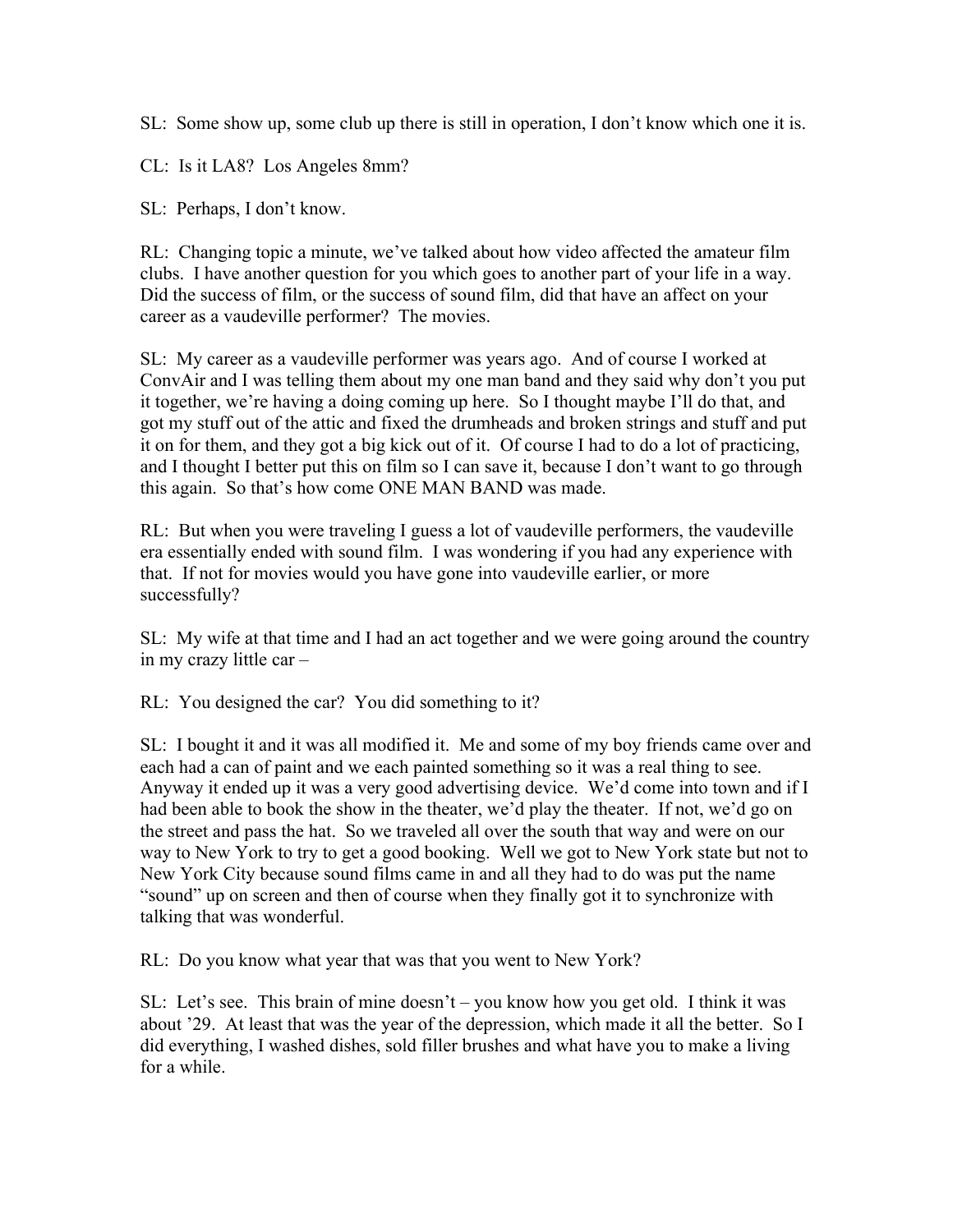RL: If not for sound film, was your vaudeville career going well enough that you think you would have continued for a while?

SL: I think we would have made the big time, yeah.

RL: It was an amazing act. And curious enough, although film put you out of business then, it saved you later, because now we have your act on film.

SL: Yeah, I guess so!

RL: Actually, you weren't there that night, but we did at show (at UCLA) of the Vitaphone shorts, which of course is exactly the preservation of the lost vaudeville era, and we showed your films as part of a Vitaphone evening. They all loved it, it was in many ways the highlight of the evening.

SL: Yeah, do you remember the show I put on here, the kind of a flop show. When the ONE MAN BAND show came on when that gal in the audience said 'hahhaha' and was laughing, laughing. She had everybody going.

RL: Which show was this, in San Diego?

SL: Yes.

RL:: I came to a show, but I don't remember it being a flop!

SL: That thing flopped because we had a guy who had promised the guy who ran the show that he would interview me and get some advertising but he didn't do it. So that kind of messed it up.

RL: I think the filmmaker always has a different experience, because I had quite a pleasant evening but I think for you it was different.

Can you talk a little bit about, continuing this theme, you've done so many things in your life – brush salesman, vaudeville performer, sign painter, in the Army, an engineer. Can you talk a little bit about, looking back on everything, what role filmmaking has played in your life. Now we're talking mainly about filmmaking in this interview, but I wonder what your own perspective as to what the role of film in your life is.

SL: Well it certainly has been something that kept me very very happy in my older age at least. It was just something I did myself and it was successful. Whereas now I can't do all those things, so I'm doing more or less writing now. I just finished a third book, by the way, sent it off to try to get it published.

RL: What's the topic of the new one?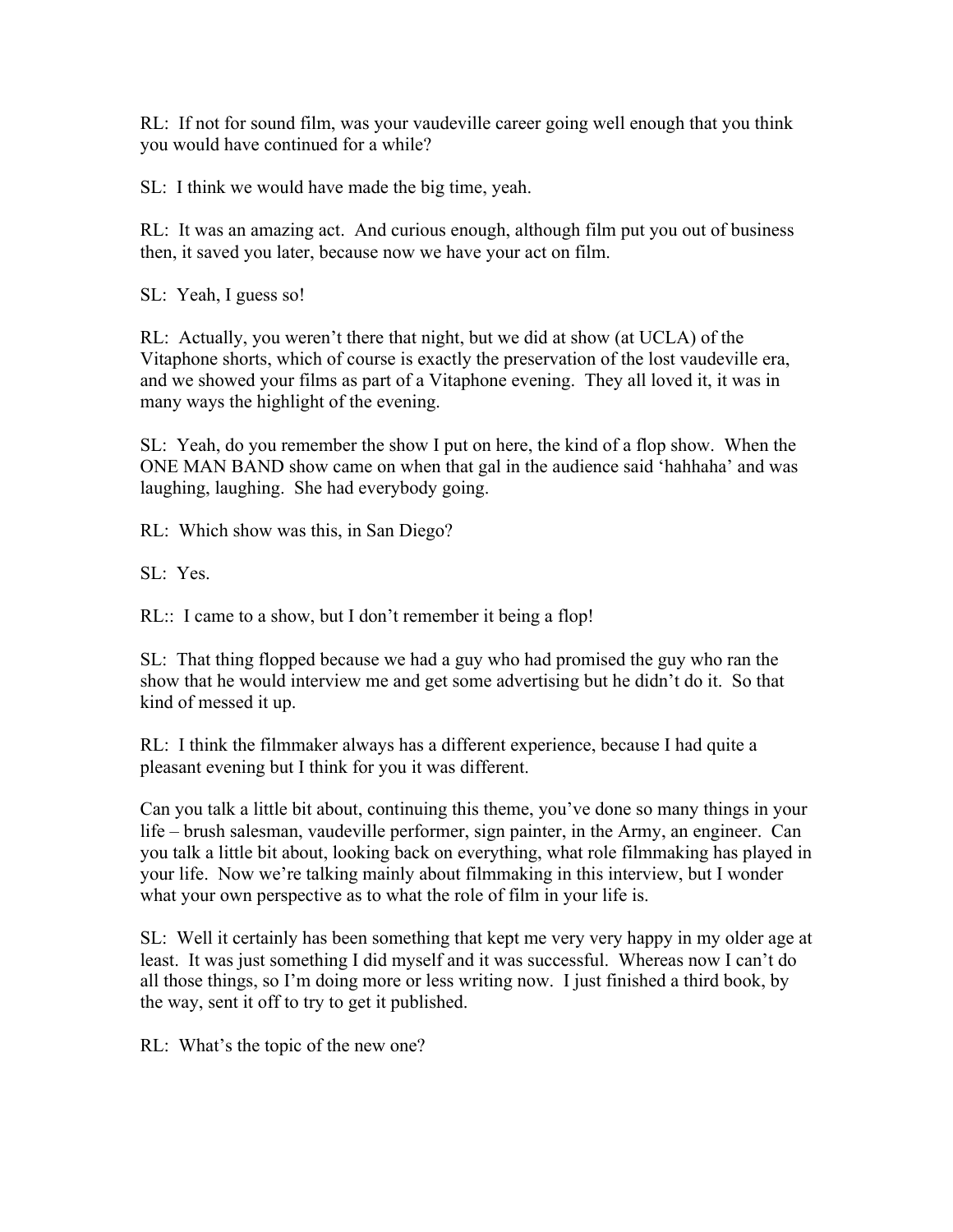SL: Oh it's called Multiple – ha, Mozelle is the name of it. It's a young girl who gets – it's actually inspired by a thing that happened back in 1996 I think it was. They took this gal out to the desert, anyway she was raped by this guy out in the desert, she was tied down, and she begged him to cut her loose before he left her, because he was going to leave her on the sand to die. He said sure, I'll cut you loose, so he took his axe and cut off both her hands. And it's more or less her story, because then he finds out she didn't die and keeps trying to kill her. It's kind of a gruesome story, but anyway it's based on a true story.

RL: That's a very different type of material than anything you've dealt with in all of your previous years. Can you talk about what made you want to handle that kind of a project?

SL: Well I don't know what had made me do a lot of things. But anyway it was a subject that intrigued me and I have no idea if the public will go for it or not but anyway that's what I wrote about.

RL: When you look back at all of the films that you've made, I'm sure you love all of them like a parent always loves all of his children, or her children, but do you have any that you feel were of more personal importance to you? A stronger effect on your life?

SL: Well, no. Unless…MULTIPLE SIDOSIS. It's had quite an effect on my life. I'd kind of like to talk about that a little bit. And Melinda Stone, she's the gal that started this all. I've got a lot to thank her for. Melinda Stone was working on a Ph.D. is moviemaking. She joined our club more or less to find out how we went so I got to know her pretty well. She came over here one day and I ended up giving her all my films on tape. She was interested. Then some way she got invited to this group of people that pick the  $25 -$ 

RL: I think she made a recommendation to one of the members of the selection committee of the Library of Congress National Film Registry.

SL: She said why don't you put in an amateur film. They said they'd been thinking about it and she pulled out MULTIPLE SIDOSIS and showed it to them I guess. So that started the ball rolling and I mean it rolled and rolled and it's tapered off now of course, but it sure was a change in my life.

RL: Can you talk about that change?

SL: It's no big change, but it's given me a sense of – well it made me famous overnight for something I had no idea would ever do that. It's one of those things that started rolling and just kept getting bigger and bigger. And all sorts of free publicity like the book here, that's supposed to be me all over the cover.

RL: That's Jake Austen's ROCKTOBER 'zine, and those are all different images of Sid. I think it's a wraparound.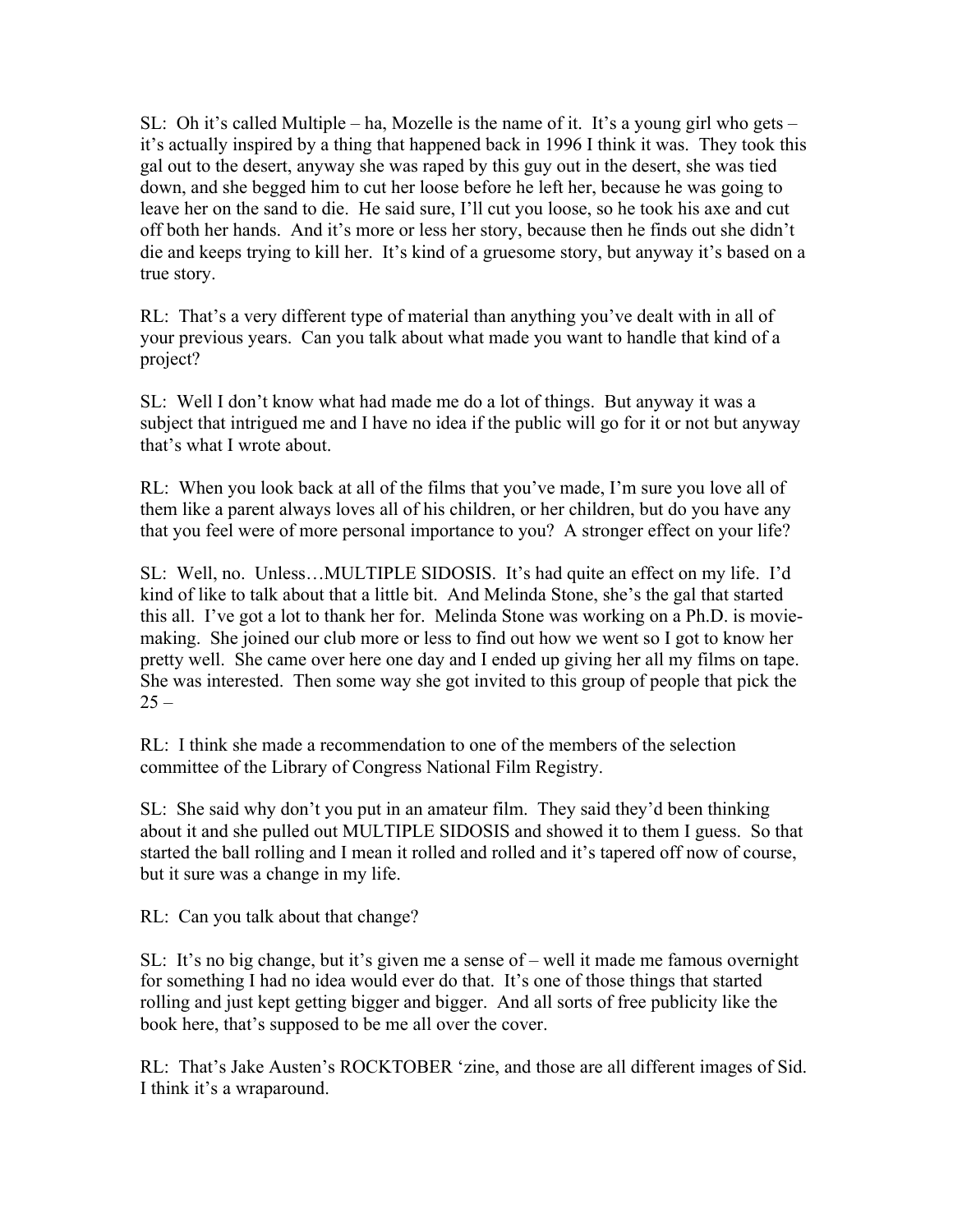SL: Both covers. And about half the book. He bought everything I had and he ran it all. He's got everything in there, books and all my films. They're all written about. And of course that gets around. I guess they call that a 'zine, don't they? It must have quite a circulation because I sold an awful lot of, I had a lot of –

RL: He also had a little record that came with this issue.

SL: A little CD. He sure went to a lot of trouble on that.

RL: You always in some senses had a lot of recognition because you won all these contests, and my understanding is that you were somewhat of a legend in the field of amateur filmmaking already.

SL: Well, yes, I guess I was. And of course I sent my films all over the world. I won prizes in South Africa, Australia, I even got a nice thing from Japan. Charlotte had it translated and it says it's thanking me from the Prime Minister of Japan. So that was after MULTIPLE SIDOSIS. You didn't really have to worry about the speech!

RL: So when you were making the films you were having quite a bit of success, but did you ever picture it going on to the success you have now? Is the success now different? What did you picture happening?

SL: I've lost so many of my friends who made pictures, I'm not up to date on what's going on, I don't know if there's a similar – they still are running some of those contests. What used to be the Photographic Society of America, they have a bunch that are making about once a year program and contest. There are a couple of others too, the Ten Best of the West, that's still going. But I don't know, as I say, I've kind of lost track of what is going on now.

RL: Did you ever have any ambitions to make more commercial work?

SL: I did make a couple of commercial films. One of the guys that was in one of the movie clubs, he worked for this boat company that was building boats here, I can't think of the name of it. He had a job there and they wanted to make a film on the making of their boats so he and I, with his influence there, and my knowledge of filmmaking, we came up with a story of building one of those big boats. They used it, they sent it back to Washington – fuzzy in the brain, sorry! They used to introduce all new employees with it.

RL: And you also made industrial films.

SL: I made a thing for a friend of mine called – anyway they had a combination tool, can't think of what they called it now – I made a commercial for them. That's about the only thing I ever did. Well I did make the picture also on the environmental –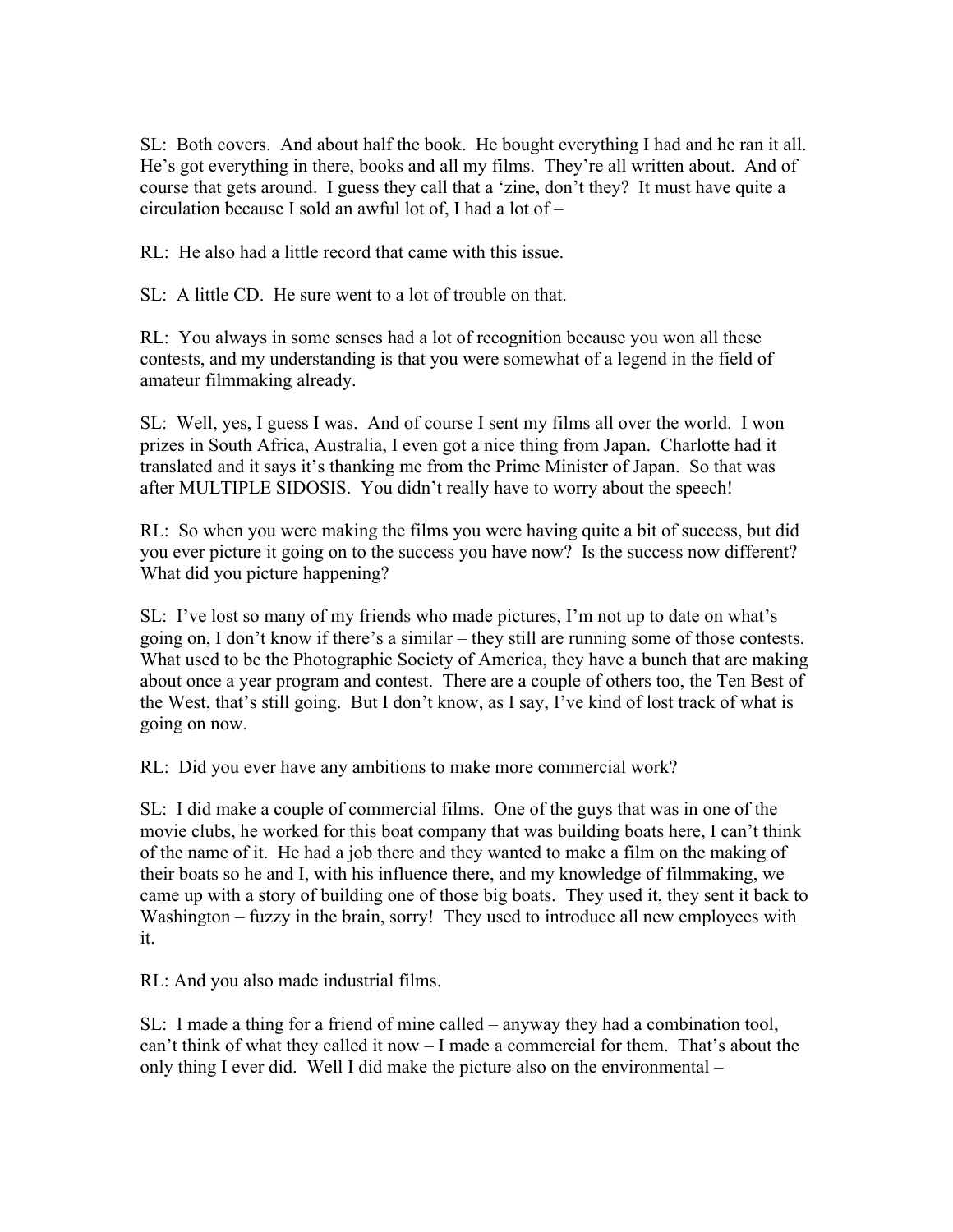RL: Oh right, it's not listed on your filmography. Environmental Enclosures, is that it?

SL: Yeah.

RL: I guess you never chose to make it full time, though?

SL: Oh no, probably if I'd have gotten started earlier I might have thought about it, but I had a good job. It was mostly just a hobby.

RL: Well it worked out well in a way because it saved all your best energies for making all the films that you truly loved!

You've worked in so many different forms of filmmaking from documentary to comedy, trick films, industrial films. This may seem a strange question but can you think of anything that influenced you? It seems you just did everything. What might your influences have been?

SL: I just thought of things that would make a good movie and shot them!

RL: Perfect! The only other thing I wanted to do was have Charlotte come into the frame.

CL: I tried to stay out of it! Once in a while I have to step in with a memory but usually I stay out of the picture because I am not the person you came for.

RL: Well you know him pretty well. So this is Charlottte, Sid's wife, and I wanted to ask you what it's like living with an amateur genius!

SL: Oh god!

CL: Well can I take the fifth?! As you probably realize, there are people with very high IQs that like Albert Einstein, I've often wondered how Mrs. Einstein reacted to his genius, because it is definitely different. That's all I can say, you deal with a different type of mind with people constantly inquiring and being inquisitive of how does this work and how does that work and most of the time I do not have an answer to his questions. So that's about all I can say.

SL: By the way, she's really in a bad situation right now because I can't do anything, so she works day and night for me and trying to keep things going, and I'm very appreciative.

RL: Well, we're glad to have both of you!

CL: Well thank you so much for coming to our house and I hope before you leave that you will join us in eating a little bit of the cake you were so nice to bring!